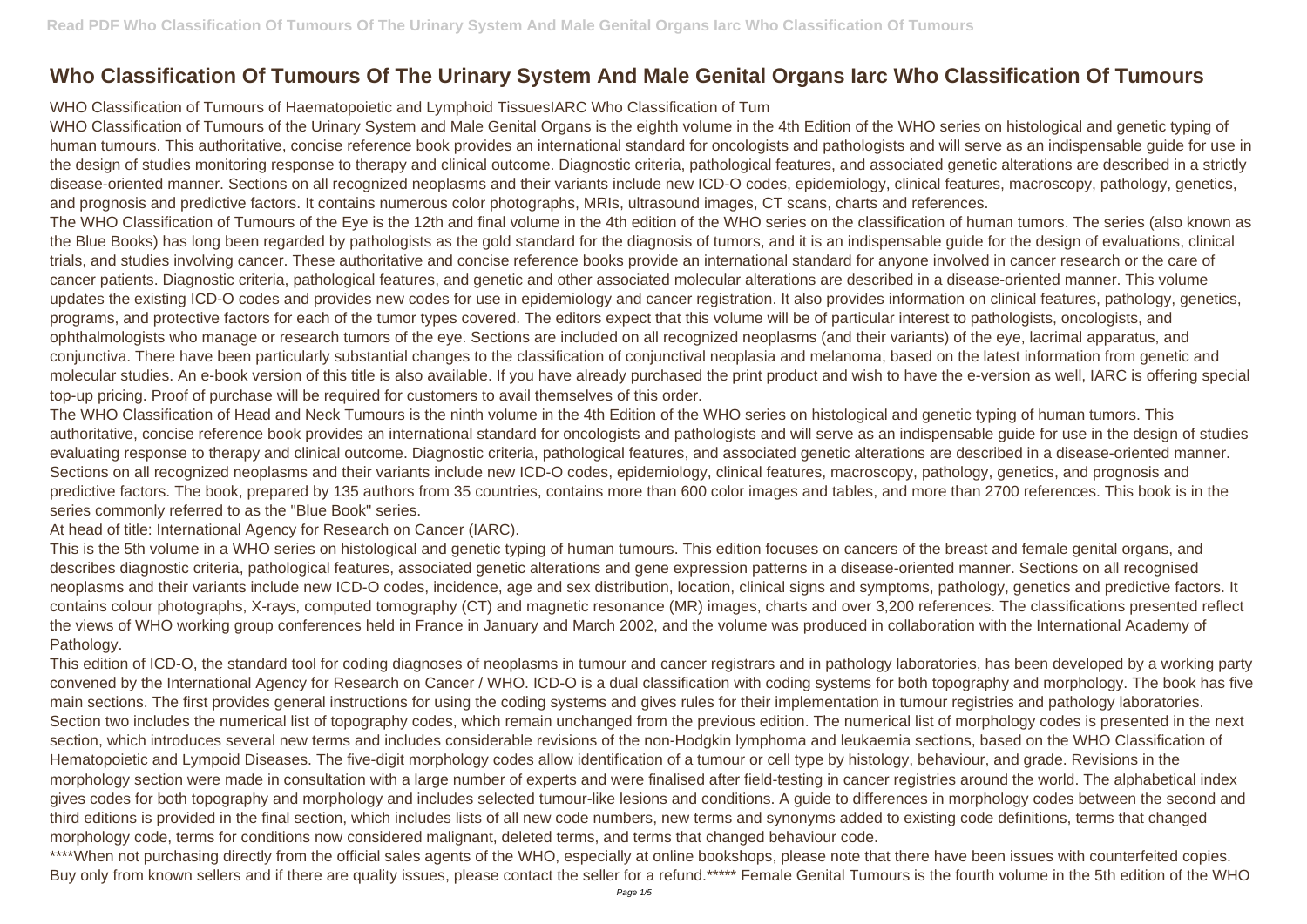series on the classification of human tumours. This series (also known as the WHO Blue Books) is regarded as the gold standard for the diagnosis of tumours and comprises a unique synthesis of histopathological diagnosis with digital and molecular pathology. These authoritative and concise reference books provide indispensable international standards for anyone involved in the care of patients with cancer or in cancer research, underpinning individual patient treatment as well as research into all aspects of cancer causation, prevention, therapy, and education. What's new in this edition? The 5th edition, guided by the WHO Classification of Tumours Editorial Board, will establish a single coherent cancer classification presented across a collection of individual volumes organized on the basis of anatomical site (digestive system, breast, soft tissue and bone, etc.) and structured in a systematic manner, with each tumour type listed within a taxonomic classification: site, category, family (class), type, and subtype. In each volume, the entities are now listed from benign to malignant and are described under an updated set of headings, including histopathology, diagnostic molecular pathology, staging, and easy-to-read essential and desirable diagnostic criteria. Who should read this book? - Pathologists - Oncologists - Cancer researchers - Surgeons - Epidemiologists - Cancer registrars This volume - Prepared by 191 authors and editors - Contributors from around the world - More than 850 high-quality images - More than 3100 references Short presentation of aspects important for the application of X-ray contrast media: Composition and properties of contrast media, handling with respect to stability, purity and sterility; applications, interaction, risks; drugs for prophylaxis and treatment of side effects.

Pathology and Genetics of Skin Tumours is the latest volume in the new WHO series on histological and genetic typing of human tumours. This publication, offers an authorative and concise reference book, providing an international standard for dermatologists, pathologists and oncologists and will serve as an indispensable guide for use in the design of studies monitoring response to therapy and clinical outcome. Diagnostic criteria, pathological features, and associated genetic alterations are described in strictly disease-oriented manner. Sections on all WHOrecognized neoplasms and their variants include ICD-O codes, incidence, age and sex distribution, location, clinical signs and symptoms, pathology, genetics, and predictive factors. The book, prepared by more than 150 authors from 20 countries, contains 648 colour photographs, clinical images and charts, amd more than 2600 references. This volume covers keratinocytic, melanocytic, appendageal, haematopoietic, soft tissue and neural tumours, as well as inherited tumour syndromes. Each entity is extensively discussed with information on clinicopathological, epidemiological, immunophenotypic and genetic aspects of these diseases.

The task of updating the classification was given to the Classification and Nomenclature Committee of the International Society of Gynecological Pathologists and its four subcommittees. This classification reflects the present state of knowledge and modifications are almost certain to be needed as experience accumulates. Since many of the tumours and tumour-like conditions in the classification occur in several sites in the female genital tract, cross-referencing from one site to another has been done in illustrating these lesions. Principles of Tumors: A Translational Approach to Foundations, Second Edition, provides a concise summary of translational/interdisciplinary topics on the various aspects of tumors, especially abnormalities in their cells, their causes and effects on patients. Topics discussed include how genomic abnormalities in tumors may result from the actions of carcinogens and how genomic changes determine the cell biological/morphological abnormalities in tumor cell populations. In addition, the relationships between tumor cell genomics and therapeutic outcomes are described. There are also supporting appendices on general bioscience, including the principles of histology (the cells and tissues of the body), genetics, pathology, radiology and pharmacology. This book gives a thorough, detailed, yet concise account of the main bioscience, clinical and therapeutic aspects of tumors. It emphasizes the translational aspects of research into tumors with extensive discussions of interdisciplinary issues. The content in this book will be invaluable for researchers and clinicians involved in collaborative projects where it is necessary to understand fundamental issues in other branches of biomedicine. Presents content that has been totally updated with the most recent developments of the field, including new chapters on tumor imaging exams, new surgical techniques, immunotherapy, gene therapy, and several novel therapies using natural and synthetic compounds Presents translational approaches for every topic to improve conceptual insights for new research projects Covers a broad range of subjects, making it easier for the reader to understand related fields Includes diagrams for complex topics to aid in understanding for non-specialists

This vol. was produced in collaboration with the International Academy of Pathology (IAP). - This publication reflects the views of a working group that convened for an editorial and consensus conference in Lyon, France, April 23-26, 2003

The world's leading reference in hematopathology returns with this completely updated second edition. Authored by international experts in the field, it covers a broad range of hematologic disorders -- both benign and malignant -- with information on the pathogenesis, clinical and pathologic diagnosis, and treatment for each. Comprehensive in scope, it's a must-have resource for both residents and practicing pathologists alike. Authored by the chief architects of the WHO classification in neoplasms of hematopoietic and lymphoid tissue. Covers the newest diagnostic techniques, including molecular, immunohistochemical, and genetic studies. Confirm or challenge your diagnostic interpretations by comparing specimens to over 1,000 high-quality color images. Boasts detailed, practical advice from world leaders in hematopathology. Places an emphasis on pathologic diagnoses, including molecular and genetic testing. Updated with the most current WHO classifications of hematologic disease, including lymphoma and leukemia and peripheral T-cell lymphomas. Covers hot topics in hematopathology, such as the latest genetic insights into lymphoma and leukemia; the new nomenclature for myelodysplastic syndromes; new developments on the subject of Grey zone lymphoma; and much more. The WHO Classification of Skin Tumours is the 11th volume in the 4th edition of the WHO series on the classification of human tumours. The series (also known as the Blue Books) has long been regarded by pathologists as the gold standard for the diagnosis of tumours, and it is an indispensable guide for the design of evaluations, clinical trials, and studies involving cancer. These authoritative and concise reference books provide an international standard for anyone involved in cancer research or the care of cancer patients. Diagnostic criteria, pathological features, and genetic and other associated molecular alterations are described in a disease-oriented manner. This volume updates the existing ICD-O codes and provides new codes for use in epidemiology and cancer registration. It also provides information on clinical features, pathology, genetics, prognosis, and protective factors for each of the tumour types covered. The editors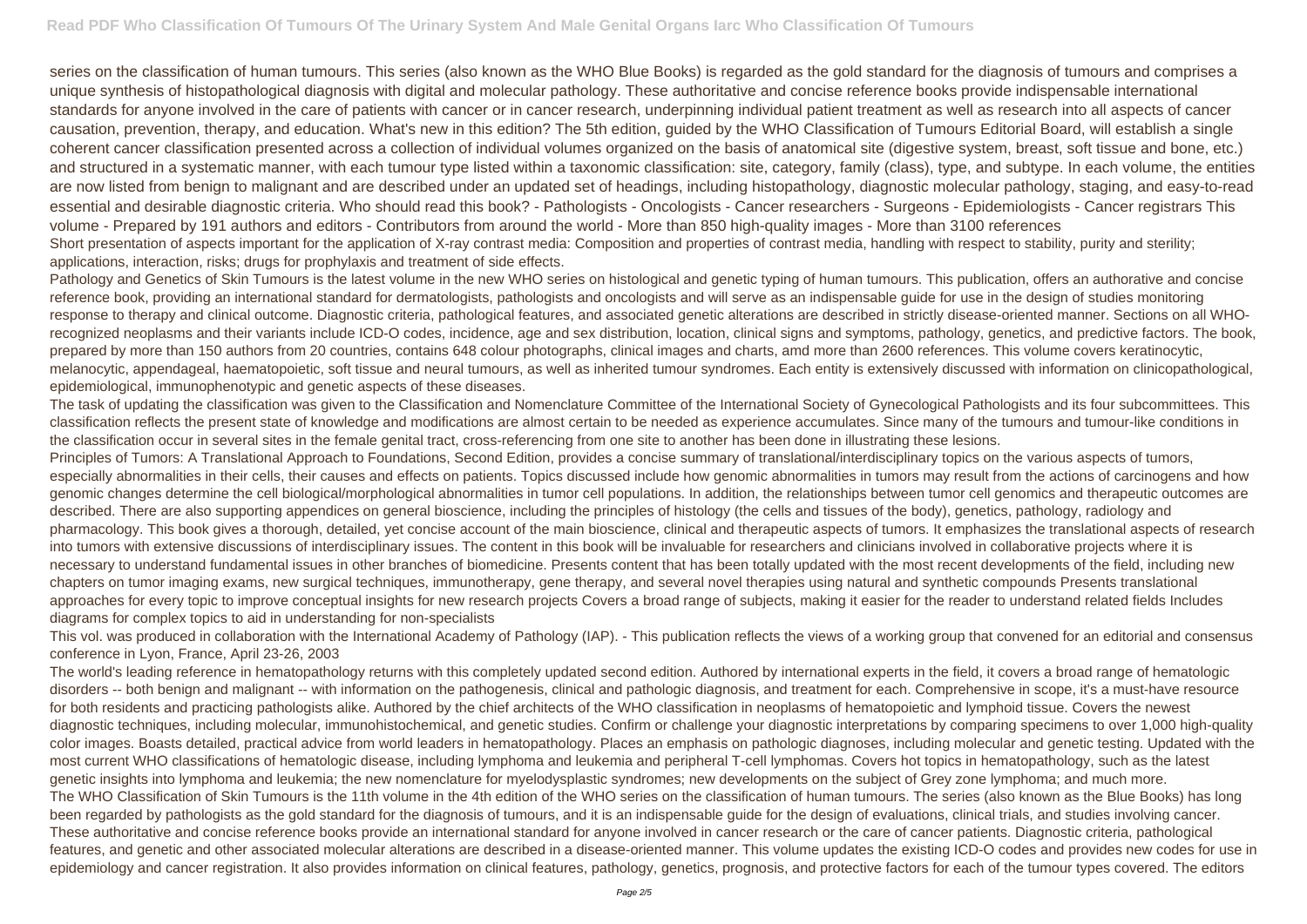expect that this volume will be of particular interest to pathologists, oncologists, and dermatologists who manage or research skin tumours. Sections are included on all recognized neoplasms (and their variants) of the skin and its adnexae. Since the previous edition, there have been particularly substantial changes to the classification of melanoma, based on the latest information from genetic and molecular studies.

This second edition updates the "WHO Classification of Endocrine Tumours" proposed in 1980 and incorporates many new tumour entities and pertinent concepts that have developed since that time. It is the result of a collaborative effort between 9 pathologists from different countries, in addition to informal contributions and discussions by many other colleagues. In particular, efforts have been made to integrate into the fundamental backbone of the histologic classification a number of prognostic and functional parameters now essential for appropriate diagnosis and clinicopathologic evaluation of endocrine tumours.

The second edition of this concise reference book was prepared by 106 authors from 21 countries and covers the neuro-oncological literature until January 2000. Diagnostic criteria, pathological features and associated genetic alterations are described in a strictly disease-oriented manner. Sections on more than 70 neoplasms and their variants include ICD-O codes, incidence, age and sex distribution, location, clinical signs and symptoms, pathology, genetics and predictive factors. New disease entities include the chordoid glioma of the third ventricle and the cerebellar liponeurocytoma. Inherited tumor syndromes involving the nervous system are dealt with in a separate chapter, combining diagnostic criteria, pathology and genetics.

WHO Classification of Tumours of the Breast is the fourth volume of the WHO series on histological and genetic typing of human tumours. This authoritative, concise reference book provides an international standard for oncologists and pathologists and will serve as an indispensable guide for use in the design of studies monitoring response to therapy and clinical outcome. Diagnostic criteria, pathological features, and associated genetic alterations are described in a strictly disease-oriented manner. Sections on all recognized neoplasms and their variants include new ICD-O codes, epidemiology, clinical features, macroscopy, pathology, genetics, and prognosis and predictive factors. The book, prepared by 90 authors from 24 countries, contains more than 340 colour photographs, tables and figures, and more than 1600 references.

This new volume in the WHO series on histological and genetic typing of human tumors covers tumors of the kidney, the urinary system, the prostate, the testis and paratesticular tissue and the penis. Each entity is extensively discussed with information on clinicopathological, epidemiological, immunophenotypic and genetic aspects of these diseases. This book is an authoritative, concise reference, prepared by 131 authors from 22 countries. It contains more than 800 color photographs, numerous MRIs, ultrasound images, CT scans, charts and 3000 references.This book is in the series commonly referred to as the "Blue Book" series."Pathology and Genetics of Tumors of the Urinary System and Male Genital Organs"Contributors:: Dr Lauri A. Aaltonen, Dr Ferran Algaba, Dr William C. Allsbrook Jr., Dr Isabel Alvarado-Cabrero, Dr Mahul B. Amin, Dr Pedram Argani, Dr Hans Arnholdt, Dr Alberto G. Ayala, Dr Sheldon Bastacky, Dr Louis R. Begin, Dr Athanase Billis, Dr Liliane Boccon-Gibod, Dr Stephen M. Bonsib, Dr Christer Busch, Dr Paul Cairns, Dr Liang Cheng, Dr John Cheville, Dr Carlos Cordon-Cardo, Dr Antonio L. Cubilla, Dr Ivan Damjanov, Dr Charles J. Davis, Dr Angelo M. De Marzo, Dr Louis P. Dehner, Dr Brett Delahunt, Dr Gonzague De Pinieux, Dr P. Anthony Di Sant agnese, Dr Joakim Dillner, Dr John N. Eble, Dr Diana M. Eccles, Dr Lars Egevad, Dr M.N. El-Bolkainy, Dr Jonathan I. Epstein, Dr John F. Fetsch, Dr Masakuni Furusato, Dr Thomas Gasser, Dr William L. Gerald, Dr A. Geurts Van Kessel, Dr David J. Grignon, Dr Kenneth Grigor, Dr Jay L. Grosfeld, Dr Louis Guillou Dr Seife Hailemariam, Professor Ulrike Maria Hamper, Dr Arndt Hartmann, Dr Tadashi Hasegawa, Dr Axel Heidenreich, Dr Philipp U. Heitz, Dr Burkhard Helpap, Dr Riitta Herva, Professor Ferdinand Hofstadter, Professor Simon Horenblas, Dr Peter A. Humphrey, Dr Kenneth A. Iczkowski, Dr Grete Krag Jacobsen, Dr Sonny L. Johansson, Dr Michael A. Jones, Dr Peter A. Jones, Dr George W. Kaplan, Dr Charles E. Keen, Dr Kyu Rae Kim, Dr Maija Kiuru, Dr Paul Kleihues, Dr Margaret A. Knowles, Dr Gyula Kovacs, Dr Marc Ladanyi, Dr Virpi Launonen, Dr Ivo Leuschner, Dr Howard S. Levin, Dr W. Marston Linehan, Dr Leendert H.J. Looijenga, Dr Antonio Lopez-Beltran, Dr J. Carlos Manivel, Dr Guido Martignoni, Dr Alexander Marx, Dr David G. Mcleod, Dr L. Jeffrey Medeiros, Dr Maria J. Merino, Dr Helen Michael, Dr Markku Miettinen, Dr Holger Moch, Dr Henrik Moller, Dr Rodolfo Montironi, Dr F. Kash Mostofi, Dr Hartmut P.H. Neumann, Dr Manuel Nistal, Dr Lucien Nochomovitz, Dr Esther Oliva, Dr Tim D. Oliver, Dr J. Wolter Oosterhuis, Dr Attilio Orazi, Dr Chin-Chen Pan, Dr Ricardo Paniagua, Dr David M. Parham, Dr D. Max Parkin, Dr M. Constance Parkinson, Dr Christian P. Pavlovich, Dr Elizabeth J. Perlman, Dr Paola Pisani, Dr Andrew A. Renshaw, Dr Victor E. Reuter, Dr Jae Y. Ro, Professor Mark A. Rubin, Dr H. Gil Rushton, Dr Wael A. Sakr, Dr Hemamali Samaratunga, Dr Guido Sauter, Dr Paul F. Schellhammer, Dr Bernd J. Schmitz-Drager, Dr Mark Philip Schoenberg, Dr Isabell A. Sesterhenn, Dr David Sidransky, Dr Ronald Simon, Dr Leslie H. Sobin, Dr Poul H. B. Sorensen, Dr John R. Srigley, Dr Stephan Storkel, Dr Aleksander Talerman, Dr Pheroze Tamboli, Dr Puay H. Tan, Dr Bernard Tetu, Dr Kaori Togashi, Dr Lawrence True, Dr Jerzy E. Tyczynski, Dr Thomas M. Ulbright, Dr Eva Van Den Berg, Dr Theo H. Van Der Kwast, Dr Annick Vieillefond, Dr Geo Von Krogh, Dr Thomas Wheeler, Dr Paula J. Woodward, Dr Ximing J. Yang, Dr Berton Zbar"

WHO Classification of Tumours of the Lung, Pleura, Thymus and Heart is the seventh volume in the Fourth Edition of the WHO series on histological and genetic typing of human tumors. This authoritative, concise reference book provides an international standard for oncologists and pathologists and will serve as an indispensable guide for use in the design of studies monitoring response to therapy and clinical outcome.

PLEASE NOTE: Text has been accidentally deleted frompage 54 of this book. Please refer to the corrigenda (PDF file) posted on the Stylus Publishing web site or email stylusinfo@styluspub.com for an updated, printable page. \*\*\*\*When not purchasing directly from the official sales agents of the WHO, especially at online bookshops, please note that there have been issues with counterfeited copies. Buy only from known sellers and if there are quality issues, please contact the seller for a refund.\*\*\*\*\* Soft Tissue and Bone Tumoursis the third volume in the 5th edition of the WHO series on the classification of human tumours. This series (also knownas the WHO Blue Books) is regarded as the gold standard for the diagnosis of tumours and comprises a unique synthesis of histopathological diagnosis with digital and molecular pathology. These authoritative and concise referencebooks provide indispensable international standards for anyone involved in thecare of patients with cancer or in cancer research, underpinning

## \*\*\* NEW FOURTH EDITION EXPECTED END 2008 EARLY 2009\*\*\*

This vol. was produced in collaboration with the International Academy of Pathology (IAP).

This is the third volume in the new World Health Organization series on histological and genetic typing of tumours. Tumours of the haematopoietic and lymphoid tissues are covered. This was a collaborative project of the European Association for Haematolpathology and the Society for Haematopathology and others. The WHO classification is based on the principles defined in the Revised European-American Classification of Lymphoid Neoplasms (REAL) classification. Over 50 pathologists from around the world were involved in the project and proponents of all major lymphoma and leukaemia classifications have agreed to accept the WHO as the standard classification of haematological malignancies. So this classification represents the first true world wide concensus of haematologic malignancies. Colour photographs, magnetic resonance and ultrasound images and CT scans are included.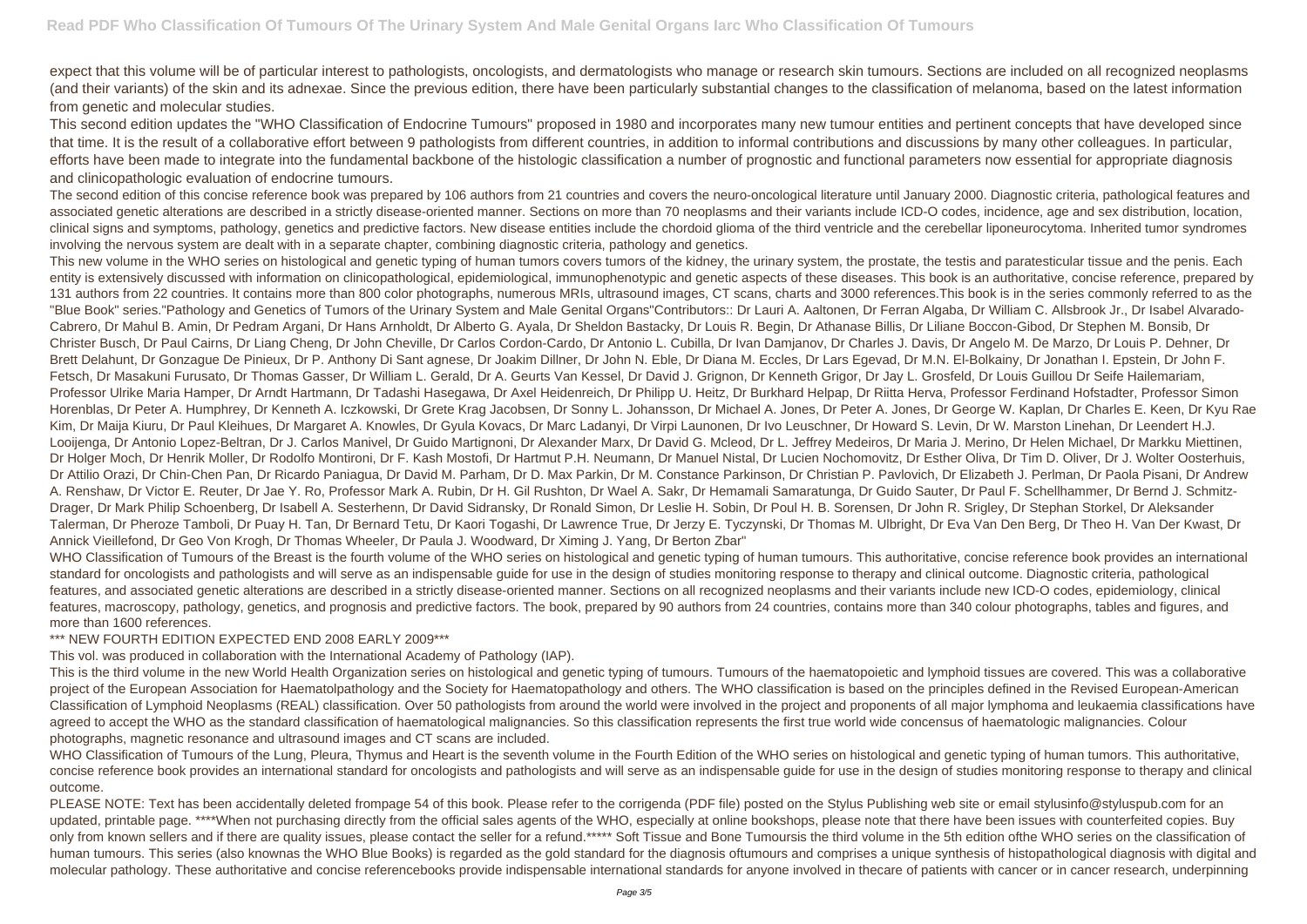individualpatient treatment as well as research into all aspects of cancer causation,prevention, therapy, and education. This volume will be of particular interest to pathologists, oncologists, surgeons, and epidemiologists who manage or research soft tissue and bonetumours. Sections are included on all recognized neoplasms of the soft tissueand bone, as well as on genetic tumour syndromes affecting these sites. Sincethe previous edition, there have been changes based on recent molecular andgenetic information, with impact on clinical practice.

This classification represents a project aimed at bringing together the variety of ways thymic epithelial neoplasms have been classified. It focuses on their growth characteristics, and cytoarchitectural features . The classification, though restricted to the thymic region rather than the mediastinum in general, also covers neuroendocrine, germ cell, lymphoid, and stromal tumours, as well as tumour-like lesions and the neck tumours of thymic or related branchial pouch derivation.

This richly illustrated revised second edition provides a comprehensive survey of the growing role of medical imaging studies in the detection, staging, grading, tissue characterization, and post-treatment follow-up of soft tissue tumors. For each tumor group, imaging findings are correlated with clinical, epidemiologic, and histologic data. The relative merits and indications of various imaging modalities are discussed and compared. Particular emphasis is placed on MRI. The updated edition includes new chapters on soft tissue lymphoma, soft tissue tumors in the pediatric patient and biopsy of soft tissue tumors. It aims to serve both as a systematic, descriptive textbook and as a rich pictorial database of soft tissue masses.

\*\*\*\*When not purchasing directly from the official sales agents of the WHO, especially at online bookshops, please note that there have been issues with counterfeited copies. Buy only from known sellers and if there are quality issues, please contact the seller for a refund.\*\*\*\*\* Breast Tumoursis the second volume in the 5th edition of the WHO series on the classification of human tumors. This series (also known as the WHO Blue Books) is regarded as the gold standard for the diagnosis of tumors and comprises a unique synthesis of histopathological diagnosis with digital and molecular pathology. These authoritative and concise reference books provide indispensable international standards for anyone involved in the care of patients with cancer or in cancer research, underpinning individual patient treatment as well as research into all aspects of cancer causation, prevention, therapy, and education. This book will be of special interest to pathologists, oncologists, surgeons and epidemiologists who manage or research breast tumors. Sections are included on all recognized neoplasms of the breast including the nipple and areola. Since the previous edition there have been changes based on recent molecular and genetic information, with impact on clinical practice.

Digestive System Tumoursis the first volume in the fifth edition of the WHO series on the classification of human tumors. This series (also known as the WHO Blue Books) is regarded as the gold standard for the diagnosis of tumors and comprises a unique synthesis of histopathological diagnosis with digital and molecular pathology. These authoritative and concise reference books provide indispensable international standards for anyone involved in the care of patients with cancer or in cancer research, underpinning individual patient treatment as well as research into all aspects of cancer causation, prevention, therapy, and education. What is new in this edition? The fifth edition, quided by the WHO Classification of Tumours Editorial Board, will establish a single coherent cancer classification presented across a collection of individual volumes organized on the basis of anatomical site (digestive system, breast, soft tissue and bone, etc.) and structured in a systematic manner, with each tumor type listed within a taxonomic classification: site, category, family (class), type, and subtype. In each volume, the entities are now listed from benign to malignant and are described under an updated set of headings, including histopathology, diagnostic molecular pathology, staging, and easy-to-read essential and desirable diagnostic criteria. Who should read this book? - Pathologists - Oncologists - Gastroenterologists -Cancer researchers - Epidemiologists - Cancer registrars This volume: - Prepared by 168 authors and editors - Contributors from 22 countries - More than 1000 high-quality images - More than 3700 references

\*\*\*\*When not purchasing directly from the official sales agents of the WHO, especially at online bookshops, please note that there have been issues with counterfeited copies. Buy only from known sellers and if there are quality issues, please contact the seller for a refund.\*\*\*\*\* Thoracic Tumoursis the fifth available volume in the fifth edition of the WHO series on the classification of human tumours. This series (also known as the WHO Blue Books) is regarded as the gold standard for the diagnosis of tumours and comprises a unique synthesis of histopathological diagnosis with digital and molecular pathology. These authoritative and concise reference books provide indispensable international standards for anyone involved in the care of patients with cancer or in cancer research, underpinning individual patient treatment as well as research into all aspects of cancer causation, prevention, therapy, and education. What's new in this edition? The fifth edition, guided by the WHO Classification of Tumours Editorial Board, establishes a single coherent cancer classification presented across a collection of individual volumes organized on the basis of anatomical site (digestive system, breast, soft tissue and bone, etc.) and structured in a systematic manner, with each tumour type listed within a taxonomic classification: site, category, family (class), type, and subtype. In each volume, the entities are now listed from benign to malignant and are described under an updated set of headings, including histopathology, diagnostic molecular pathology, staging, and easy-to-read essential and desirable diagnostic criteria. Who should read this book? \* Pathologists \* Oncologists \* Respiratory physicians \* Thoracic radiologists \* Cancer researchers \* Surgeons \* Epidemiologists \* Cancer registrars This volume: \* Prepared by 217 authors and editors \* Contributors from around the world \* More than 1000 high-quality images \* More than 3500 references

WHO Classification of Tumours of the Central Nervous System is the revised fourth edition of the WHO series on histological and genetic typing of human tumors. This authoritative, concise reference book provides an international standard for oncologists and pathologists and will serve as an indispensable guide for use in the design of studies

In the decade since the publication of the Third Series Fascicle on Tumors of the Central Nervous System, many new entities have been described, prognostic significance of certain tumor subtypes established, grading systems revised, and molecular features have been correlated with tumor types and grades. Drs. Burger and Scheithauer have integrated all of these new findings, as well as classical morphological clinical and neuroradiological descriptions and illustrations, into an entirely new and completely up-to-date text/atlas that demystifies the complex subject of CNS tumors and tumor-like lesions for the general pathologists. The discussion of normal anatomy includes cytologic and radiologic correlations, as do discussions of each of the common and rare CNS lesions. Virtually all of the nonradiographic illustrations are in color, and references are current through 2006 and 2007 (the 2007 World Health Organization classification is used throughout the Fascicle). In addition to encyclopedic coverage of CNS neoplasms, approximately 15 percent of the almost 600 text pages are devoted to the numerous benign tumor-like lesions of various etiologies that may be mistaken for neoplasms. A set of fifteen Appendices is devoted to differential diagnostic algorithms which simplify the approach to a difficult specimen. The authoritative yet user-friendly approach of the authors has created a work that will be useful for many years to both pathologist and clinicians interested in tumors of the central nervous system.

"The WHO Classification of Tumours of the Digestive System presented in this book reflects the views of a Working Group that convened for an Editorial and Consensus Conference at the International Agency for Research on Cancer (IARC), Lyon, December 10-12, 2009"--P. [5].

In Collaboration with Pathologists in 7 Countries